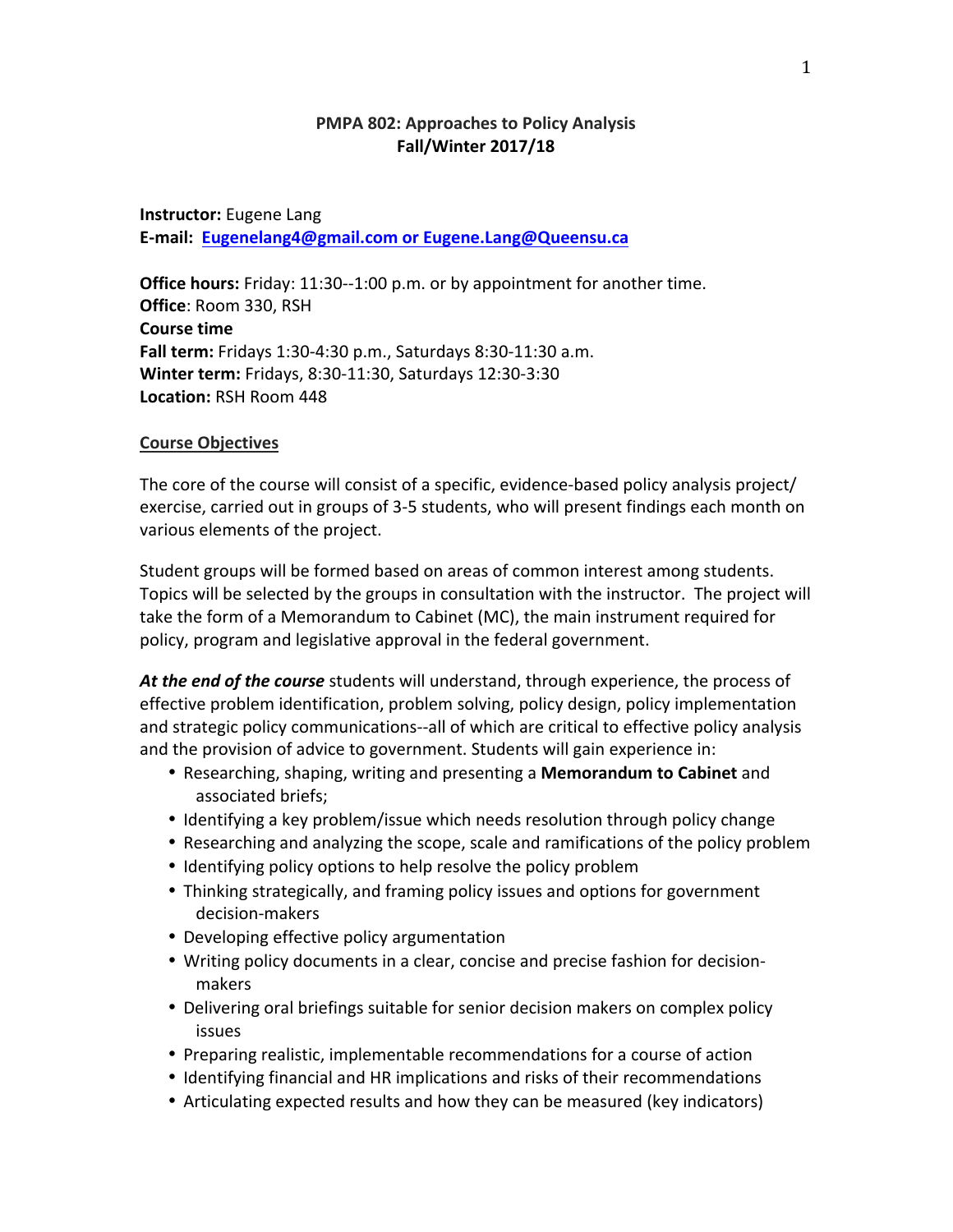- Preparing a **Strategic Communications Plan**
- Preparing an **Implementation plan** with stages of delivery and expected results
- Preparing a Parliamentary Plan and environment analysis
- Preparing and presenting a summary PowerPoint presentation of the final MC

## **Memoranda to Cabinet (Templates):**

The Federal Government provides Templates to draft a MC as well as a Drafter's guide:

### http://www.pco-

bcp.gc.ca/index.asp?lang=eng&page=information&sub=publications&doc=mc/mceng.htm

These templates provide the basic model and structure we will follow in preparing the MC:

- 1) the Ministerial Recommendations /MR (about six single spaced pages in English, legal sized paper)
- 2) Annexes X, Y and Z (two pages each, legal sized paper)

Preparing a MC requires extensive background research, consultation, analysis, cost estimation, consideration of political and parliamentary dynamics, implementation feasibility, and implications on the government's fiscal framework and policy/legislative agenda. The MC needs to be written in a clear, concise and persuasive manner, free of jargon, such that non-experts can grasp its analysis and recommendations—recognizing that the ultimate audience for MCs are Ministers who are not normally policy experts or technocrats in the given field. A significant emphasis will be placed on developing strong briefing and presentation skills, both of which are central to the policy analysis process itself.

*Please note that students who wish to present a MC in an area of provincial or territorial jurisdiction can do so and will use, for the purpose of this exercise, the Federal Government Templates.*

## **Course Format:**

The course format is that of a seminar based on teamwork, with monthly presentations by students on their team's progress at various stages of the project, class discussion and regular peer feedback, the goal being to simulate as much as possible the actual process of MC development which is iterative and involves many different interests and stakeholders within and external to government. The course instructor will provide regular guidance and feedback throughout the process, as well as lectures on specific dimensions of policy analysis. Core readings will compliment lectures.

## **Communication with the instructor:**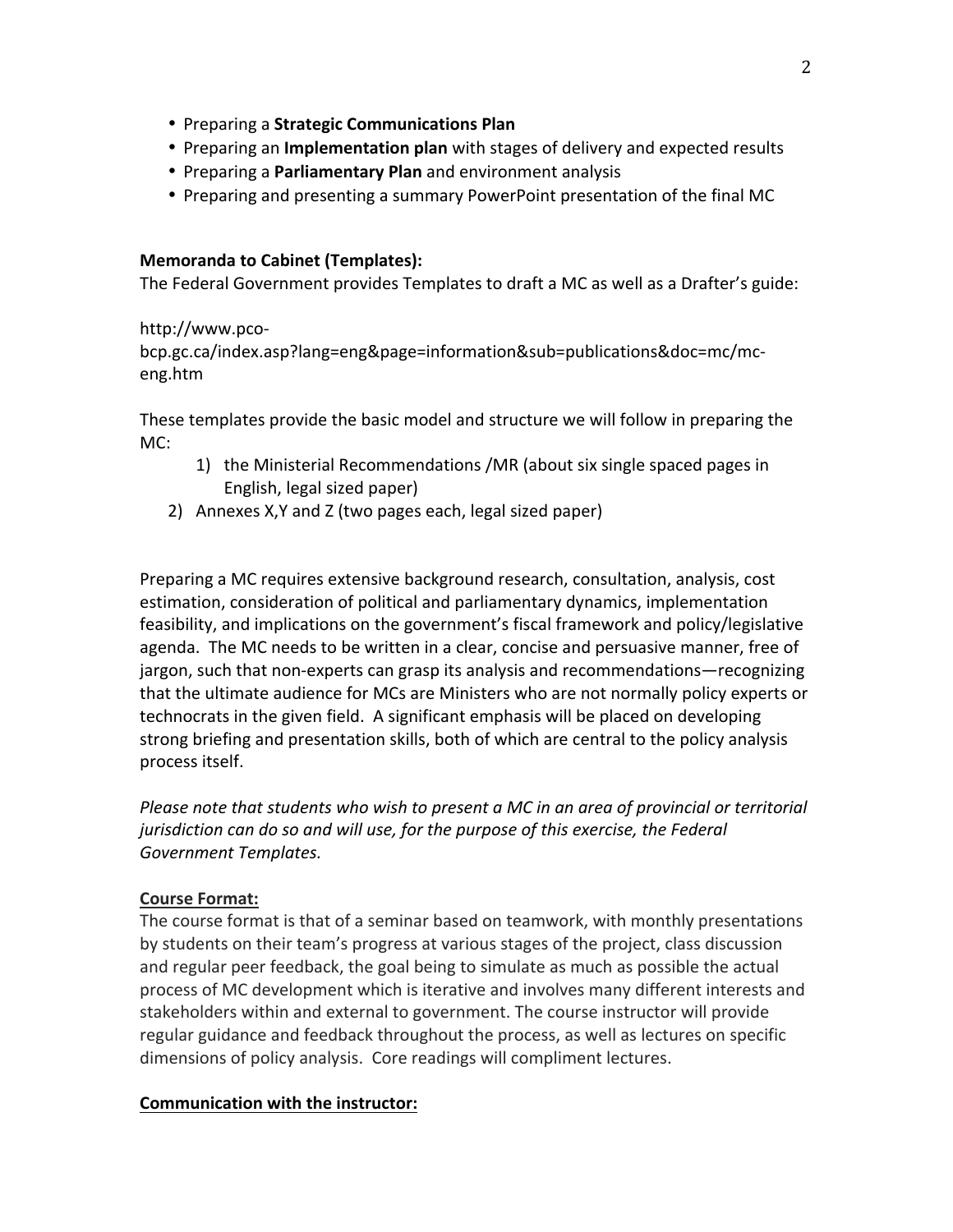Students are encouraged to communicate with me individually or as a team, whenever they have a question, need special guidance or wish to discuss a particular aspect of their project and deliverables. You can e-mail me at Eugenelang4@gmail.com or set up an appointment to meet on campus, in Ottawa or speak by telephone.

## **Required Readings**

Leslie A. Pal, *Beyond Policy Analysis* (in Queen's bookstore) You should have completed reading this book by the November class.

Government of Canada, Privy Council Office, *A Drafter's Guide to Cabinet Documents: Drafting Cabinet Documents* http://www.pcobcp.gc.ca/index.asp?lang=eng&page=information&sub=publications&doc=mc/guideeng.htm#IV.1

## **Recommended Readings**

David L. Weimar and Aidan R. Vining, *Policy Analysis: Concepts and Practice*, New Jersey, Prentice Hall (in Queen's library or available for purchase online)

Chapter 7, "Correcting market and government failures: Generic policies" Chapter 8, "Landing on your feet: How to confront policy problems" Chapter 9, "Benefit-Cost Analysis" Chapter 10, "Thinking Strategically About Adoption and Implementation"

Michael Mintrom, *Contemporary Policy Analysis*, Oxford University Press, 2012

#### **Evaluation:**

Ninety percent of your individual grade will be based on your group's performance, as assessed on the basis of the following assignments.

#### **Assignments:**

- **Problem Definition**—two page issue brief defining the policy problem to be addressed—Due at December classes—20%
- **Ministerial Recommendation** Due at January classes--30%
- **Parliamentary, Communications and Implementation Plans-**Due at February classes—30%
- **Final PowerPoint Brief on MC—**To be presented at March classes—10%
- Group member assessments—At the end of the winter term, each member of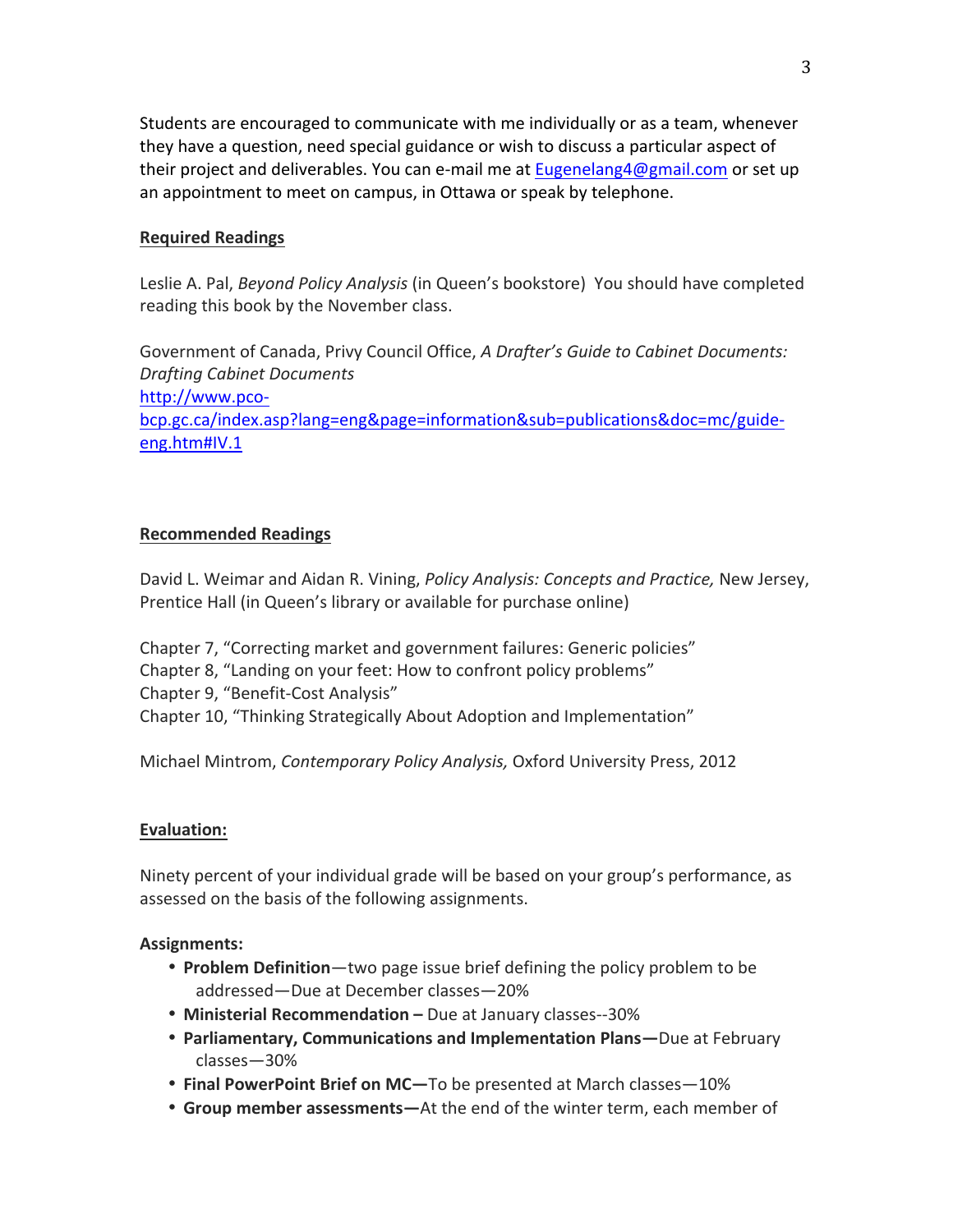each group will provide an anonymous assessment of the performance of each of his/her group colleagues. An average of these scores will form the basis for an individual grade worth 10% of the final grade.

### **Course Schedule**

#### **October**

Friday, October 13– Description of and goals for the course.

Lecture: What is policy analysis and what makes a good policy analyst?

Saturday, October 14–Selecting Groups and identifying a broad policy area for inquiry.

Lecture: Problem definition, Research sources/strategies.

### **November**

Friday, November 3. Groups present a brief report of initial findings on their issue area and receive feedback from instructor and colleagues to shape further inquiry and problem definition. 15 minute PowerPoint presentation per group.

Lecture: *Theory and the role of Ideas*

Saturday, November 4--Lecture: *Policy and Money* 

#### **December**

Friday, December 1—Groups present report on problem definition and research findings and receive feedback from instructor and colleagues (15 minute Powerpoint presentation). 

Saturday, December 2-Lecture-Instrument Choice.

#### **January**

Friday, January 12-Groups present draft Ministerial Recommendations and receive feedback from instructor and colleagues (15 minute Powerpoint presentation).

Saturday, January 13-Lecture: Policy Implementation *Lecture: Strategic Communications*

## **February**